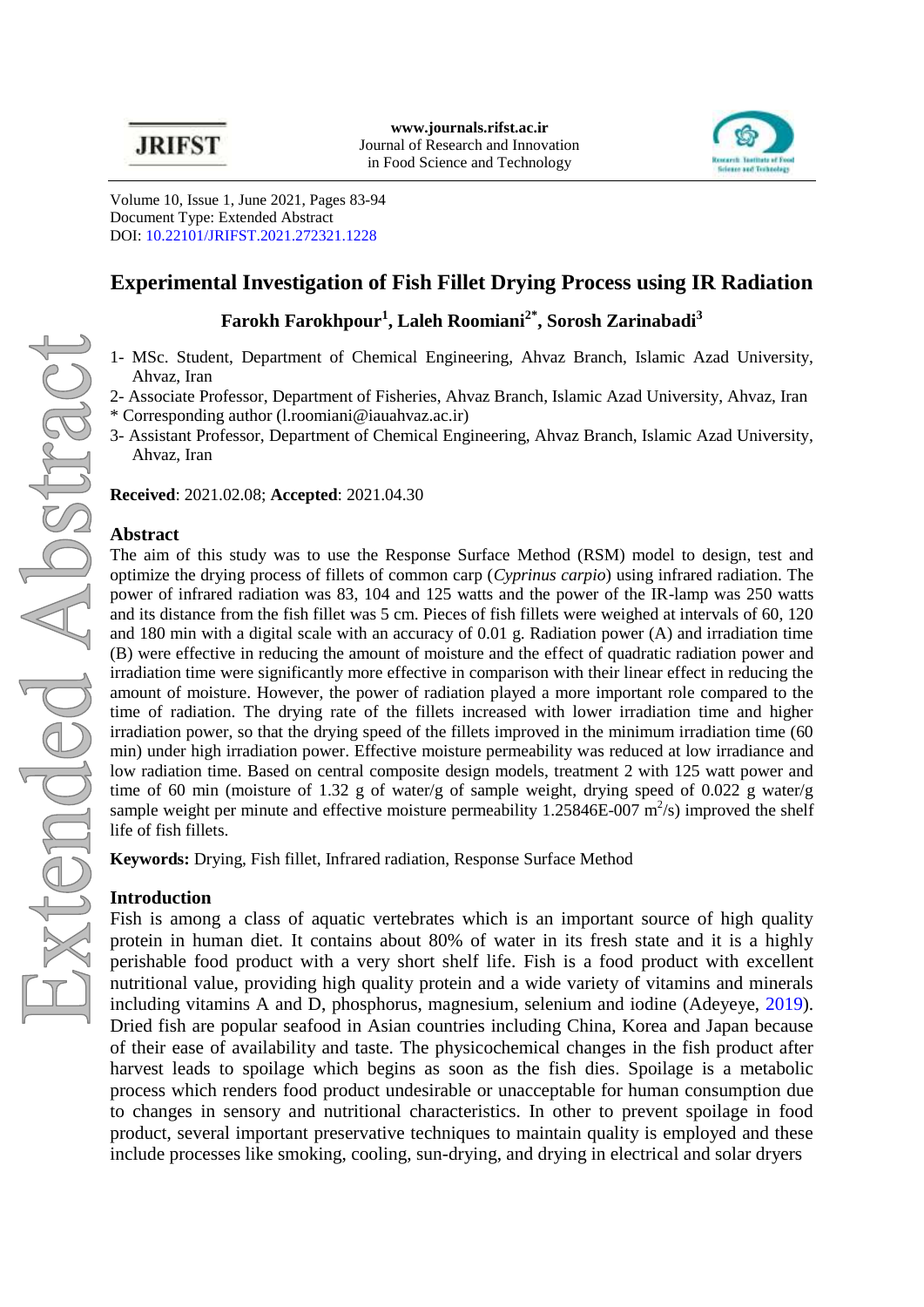and also the use of pre-treatments such as salt, which helps to retard bacterial action [\(Tirawanichakul, Kaseng, & Tirawanichakul,](#page-5-0) 2011). Drying of fish is important due to the fact that it preserves fish by inactivating enzymes and removing the moisture necessary for bacterial and mould growth. Fish in its dried form is one of the most important exported marine products in many countries such as Turkey, Iran, India, Thailand, Russia, China, Malaysia and United states [\(Ikrang & Umani, 2019\)](#page-4-1). Drying is a complex thermal process in which unsteady heat and moisture transfer occur simultaneously. Diffusivity is used to indicate the flow of moisture out of material during drying and is considered to be a relevant transport property necessary for the correct modelling and understanding of the food drying process. In addition, improving drying processes by reducing energy consumption and providing high quality product with minimal increase in economic input has become the goal of modern drying [\(Jain & Pathare, 2007\)](#page-5-1).

Infrared heating is one such method of removal of moisture from foods. IR is an electromagnetic radiation which is in the region of 0.78-1000*μ*m. It is transmitted and absorbed by food surface and gets changed into heat. Generally far-IR region (3-1000*μ*m) is used for food processing since most of the food materials are having the ability to absorb IR of in this region. IR drying provides less drying time, highly energy efficient, uniformity in drying and good quality dried products [\(Mujumdar, 2015\)](#page-5-2).

Response surface methodology (RSM) is a statistical and mathematical method that has been developed and successfully used to improve and optimize drying processes in food research and industry. RSM has been used to reduce in the number of experimental trials needed to evaluate multiple parameters and their interactions, thus, requiring less time. RSM has been widely used to improve product quality in the drying process and in new product development, as well as improving existing product design [\(Zhao, Jiang, & Eun, 2017\)](#page-5-3).

[Ikrang & Umani](#page-4-1) (2019) to evaluate the Optimization of process conditions for drying of catfish (*Clarias gariepinus*) using Response Surface Methodology (RSM). It was concluded from their study that the solution temperature and drying time were the most pronounced factors affecting moisture content of catfish sizes during electrical oven drying process and closely followed by product thickness and salt concentration. Response surface methodology was effective in optimizing the drying process parameters for the drying process of the different sizes of catfish in an oven. [Ismail & Kocabay](#page-4-2)  $(2018)$  to investigate the effect of microwave and infrared drying methods on the drying rate, time and color, to fit the experimental data to seven different mathematical models, and to compute effective diffusivity and activation energy of rainbow trout. They reported that the moisture content of the fish samples decreased but the final moisture with the microwave was statistically higher than the infrared. As the infrared and microwave drying power increased, drying rate increased and drying time decreased as expected. Seven different thin layer drying models were evaluated and the logarithmic model gave the best representations of the drying data for all the experimental conditions. The microwave drying had less influence on the color of fish samples that the infrared drying.

As common carp one of the most consumed fish food product in world, it can be preserved by employing better processing techniques to increase its shelf life while still retaining its nutritional content. Hence, the present study aim to use response surface methodology (RSM) as a tool to optimize the processing conditions (drying temperature and drying time) to obtain a minimum moisture content for dried common carp.

#### **Materials and methods**

Common carp (*Cyprinus carpio*) were purchased from a local farm in Khuzestan Province, Iran. The fish was washed, weighed, eviscerated and cleaned. The weight of fish was  $1650±4.50$  g. Dried fish were cut into pieces of approximately  $5\times15$  cm. Drying experiments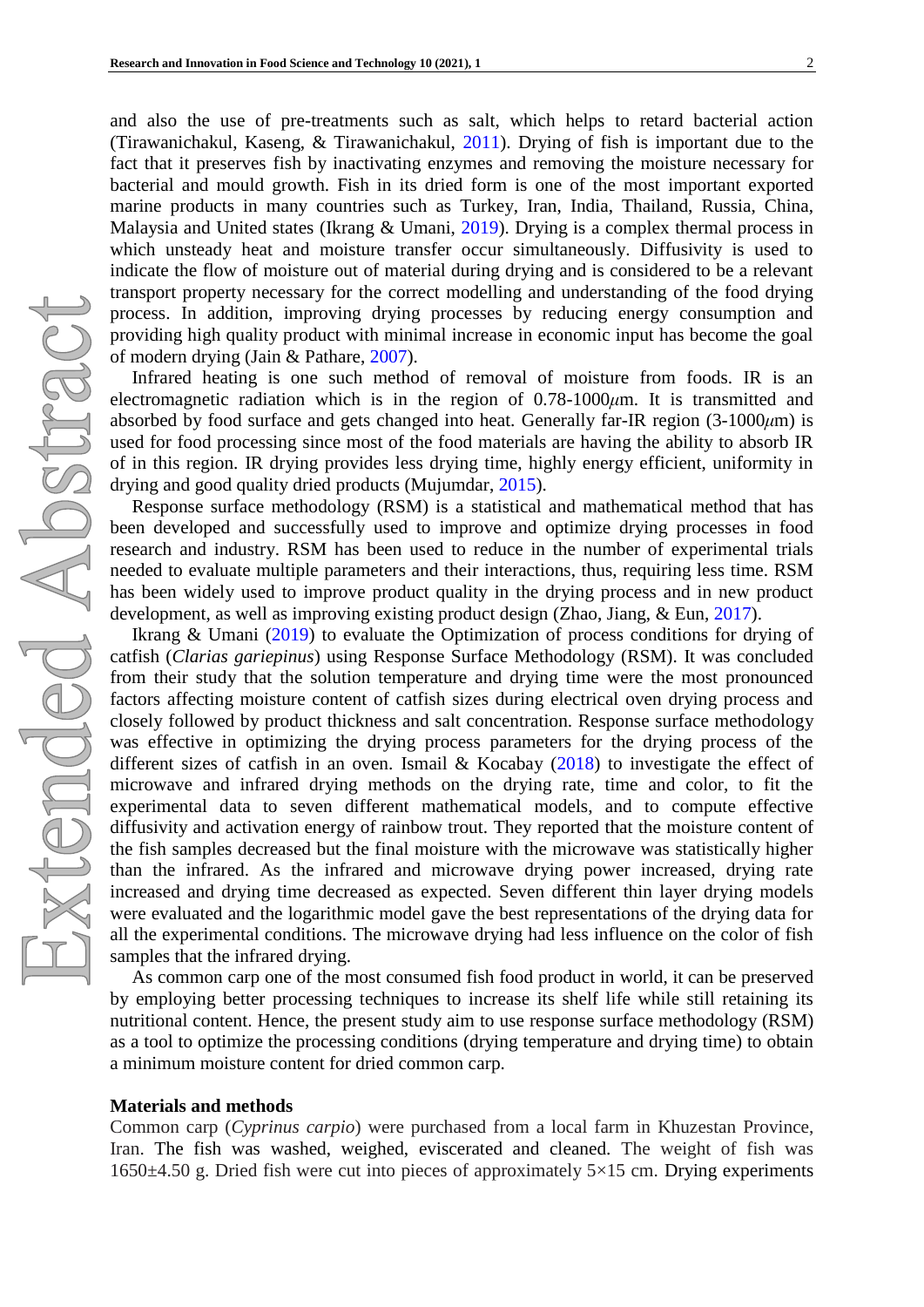were carried out in a moisture analyzer with one 250 W halogen lamp. During the infrared drying process, the sample were evenly separated and spread over the entire pan. The power level was set in the control unit of equipment. The drying experiments were done at infrared power levels of 83, 104 and 125 W. Drying was finished when the moisture content of the samples was approximately  $0.18\pm0.01$  g water/g dry matter. The dried products were put in a desiccator and cooled to room temperature.

Moisture contents of fish samples during the thin layer drying experiments were expressed in dimensionless form as the moisture ratios MR using Eq. (1) [\(Darvishi, Azadbakht,](#page-4-3)  [Rezaeiasl, & Farhang,](#page-4-3) 2013):

$$
MR = \frac{M_t - M_e}{M_0 - M_e} \tag{1}
$$

Where;  $M_t$  is the mean fish samples moisture content at a specific drying time (t), Mo is the initial moisture content,  $M_e$  is the equilibrium moisture content all expressed as g water/g dry matter. As the air humidity in the drying chamber is not constant, the expression was reduced to (Eq. 2):

$$
MR = M_t / M_o \tag{2}
$$

Where  $M_e$  was assumed to be negligible. The drying rates (DR) of fish samples were calculated using Eq. (3) [\(Omodara & Olaniyan,](#page-5-4) 2012):

$$
DR = \frac{M_t - M_{t + \Delta t}}{\Delta t} \tag{3}
$$

Where:  $M_{t+\Delta t}$  is the moisture content of fish samples at  $t + \Delta t$  (g water/g dry matter),  $\Delta t$  is the time interval between samplings. Moreover, effective moisture diffusivity  $(D_{\text{eff}})$  values were calculated using Eq. (4) for the fish samples [\(Okos, Campanella, Narsimhan, Singh, &](#page-5-5)  [Weitnauer, 2006\)](#page-5-5). Based on Fick's second law, D<sub>eff</sub> was calculated using Crank's equation

$$
MR = \frac{M_t - M_E}{M_0 - M_e} = \frac{8}{\pi^2} exp\left[ -\frac{\pi^2 D_{eff} t}{4L^2} \right]
$$
(4)

Where,  $D_{\text{eff}}$  is the effective moisture diffusivity (m<sup>2</sup>/s); L is the half-thickness of the fish slab (cm) and t is the drying time (s). A plot of in MR versus drying time should give a straight line with a slope K as shown in Eq. (5).

$$
K = \frac{\pi^2 D_{eff}}{4L^2} \tag{5}
$$

Using the value of the slope, the effective moisture diffusivity could be determined. Temperature was not a directly measurable quantity in the microwave or infrared during the drying process. The dependence of the  $D_{\text{eff}}$  on the ratio of microwave and infrared output power to sample amount was evaluated using an Arrhenius type Eq. (6):

$$
D_{eff} = D_0 exp \left[ -\frac{E_a m}{P} \right] \tag{6}
$$

Where;  $D_0$  is the pre-exponential factor of the Arrhenius equation (m<sup>2</sup>/s), E<sub>a</sub> is the activation energy  $(W/g)$ , P is the microwave or infrared power level  $(W)$  and m is the sample weight (g). Activation energy was calculated from a plot of in  $D_{\text{eff}}$  versus m/P. The slope of the line is  $-E_a$  and the intercept is in  $D_0$  (Xiao *et al.*, 2010).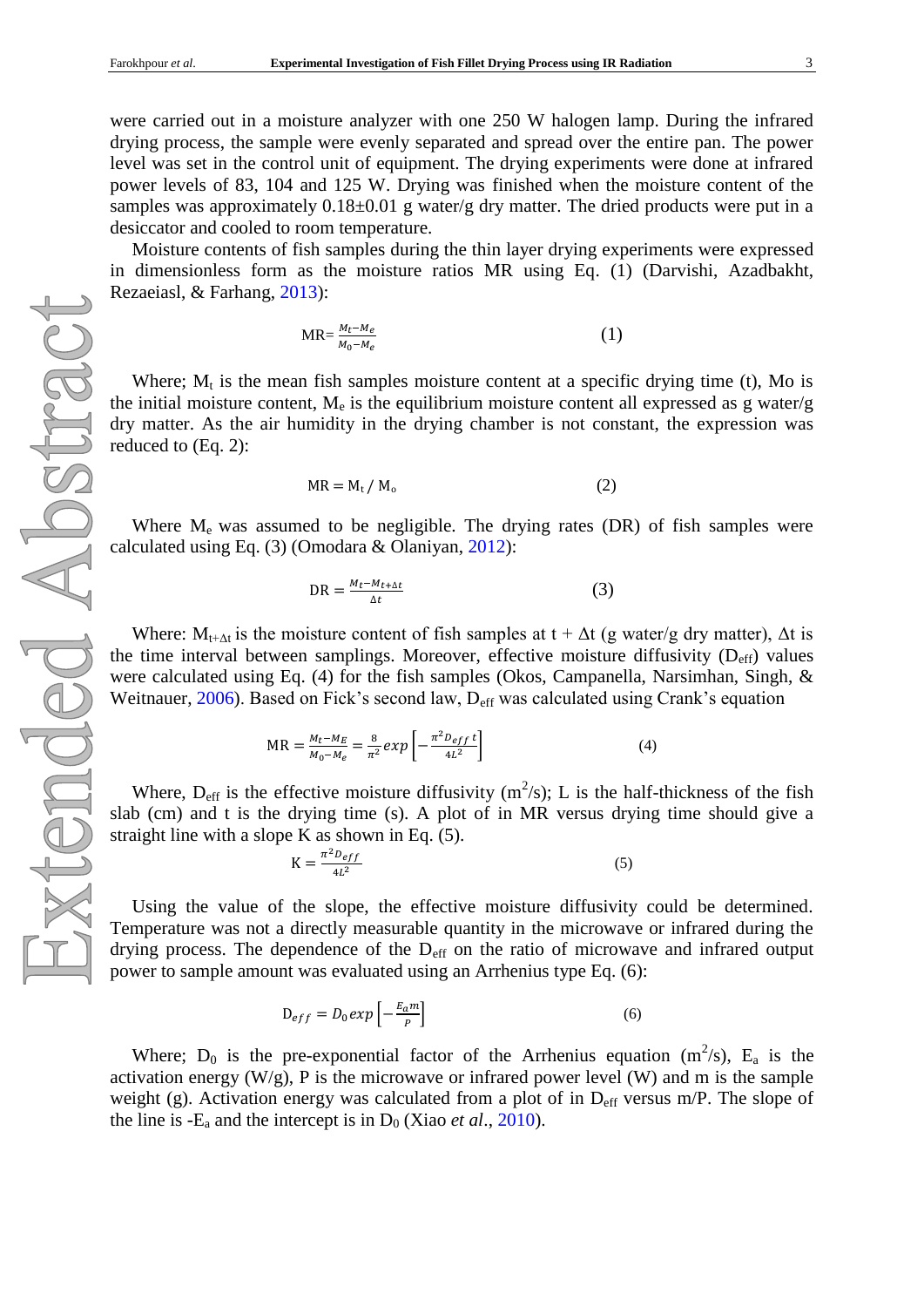### **Results and discussion**

<span id="page-3-0"></span>The effect of power level on the amount of humidity fish samples at different times is shown in [Fig.](#page-3-0) (1).



**Fig. 1**. Three-dimensional shape of the effect of input variables (time and radiation power) on the moisture content of fillet dried of common carp

The drying curves are similar to other foods. The drying curves show that infrared power levels affect the drying rate as expected. Figure 1shows how the moisture content decreased with drying time and was faster at higher power. As expected at higher infrared power, the higher heat absorption resulted in higher product temperatures, higher mass transfer driving force and faster drying rates with less drying time. In the case of infrared drying, the infrared energy can penetrate a finite depth of the product and convert into heat, so the water transfer is enhanced for infrared method [\(Riadh, Ahmad, Marhaban, & Soh,](#page-5-7) 2015).

<span id="page-3-1"></span>[Fig.](#page-3-1) (2) shows that significant differences in drying rate were found using infrared method. At the beginning when the moisture content was high, the drying rate under all drying conditions increased with time corresponding to a transition period where nonisothermal conditions existed, but then decreased continuously as the moisture content was reduced.



**Fig. 2**. Three-dimensional shape of the effect of input variables (time and radiation power) on the drying rate of fillet dried of common carp

This suggests that diffusion is the dominant physical mechanism governing moisture movements in the fish samples. Similar results were obtained by [Darvishi](#page-4-3) *et al*. (2013). The results show that there was an approximate three-fold increase in drying rate at the start of the drying process when the infrared power level was increased from 83 to 125 W.

In order to select the best model to measure the effect of infrared radiation on the amount of moisture [\(Table 1\)](#page-4-4), the analysis of variance was used. Given that the p-value level is less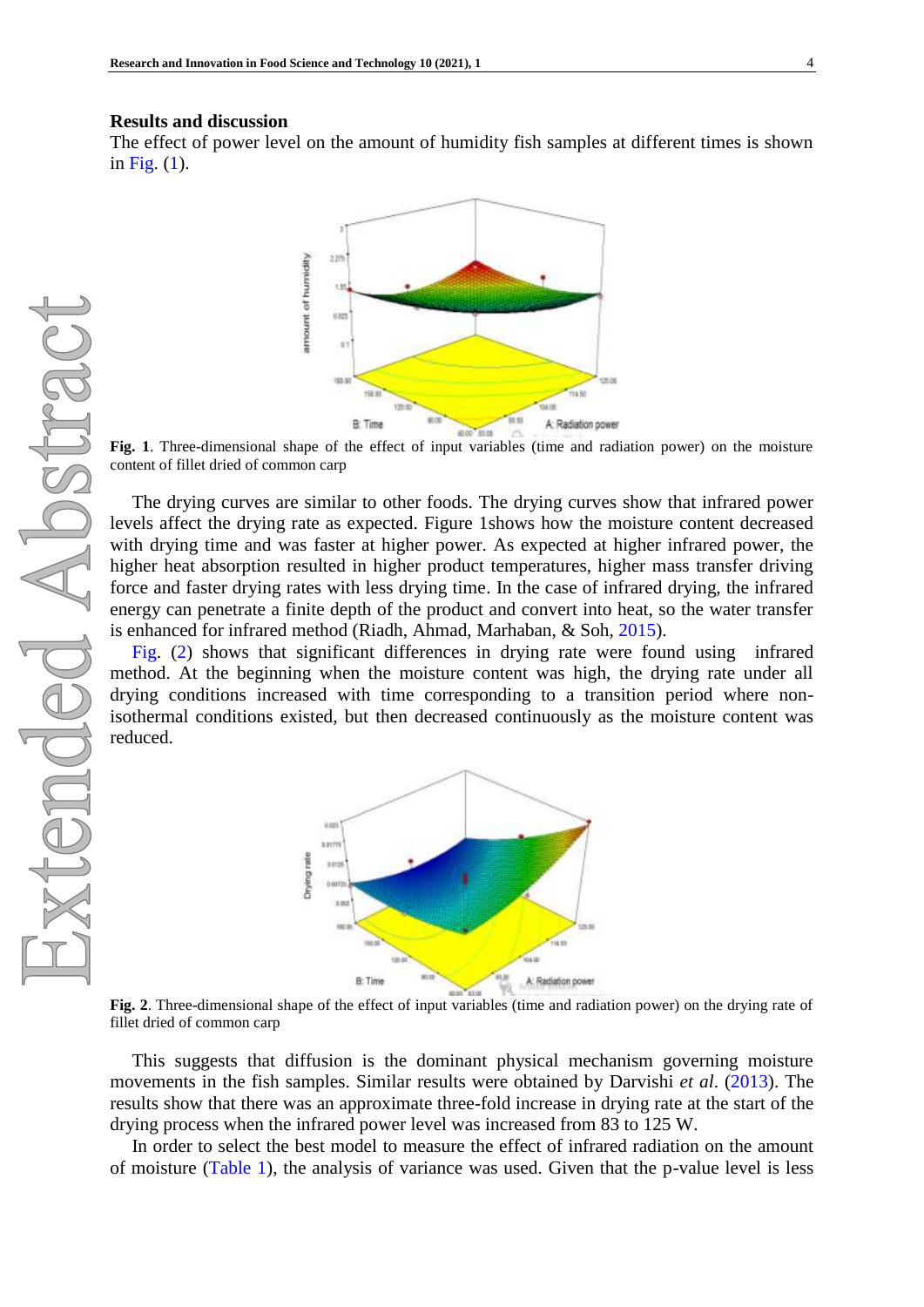than 0.05 (*P*<0.05), the designed model is a suitable model for this measurement. Moisture level is an important parameter in sea food processing. It indicates the amount of water evaporated from the sample when subjected to any form of heat. The regression equation which describes the effects of drying process variables on moisture content in terms of actual values of the variable is given in: Y=+0.88-0.73A-0.69B+0.22A<sup>2</sup>+0.36B<sup>2</sup>. The linear positive terms indicated that moisture level in the fish increased with increase in temperature and drying time. The presence of positive interaction terms between temperature and drying time indicated that increase in their levels increased moisture content of the product. [Green &](#page-4-5)  Perry [\(2007\)](#page-4-5) reported that drying period during which the instantaneous drying rate continually decreased which was referred to as falling rate period and that the falling rate is affected by drying temperature, etc.

| Source         | df | Average of squares |                              |                    |
|----------------|----|--------------------|------------------------------|--------------------|
|                |    | Moisture           | Drying rate                  | Effective moisture |
|                |    |                    |                              | diffusivity        |
| Model          |    | $1.38$ **          | $6.063E - 005$               | $6.883E - 015$     |
| A-Radiation    |    | $3.18***$          | $2.817E - 005$               | 8.893E-015**       |
| <b>B-Time</b>  |    | $2.90**$           | $1.815E-004$ **              | $4.873E-015$ **    |
| AB             |    | $0.046^{ns}$       | 4.900E-005*                  |                    |
| $A^2$          |    | $0.14*$            | $2.024E - 005$ **            |                    |
| B <sup>2</sup> |    | $0.37***$          | $8.047E - 006$ <sup>ns</sup> |                    |
| Residual       |    | 0.021              | 4.235E-006                   |                    |
| Lack of Fit    | 3  | $0.040^{ns}$       | $4.148E - 006$ <sup>ns</sup> | 6.09 <sup>ns</sup> |
| Pure Error     |    | 6.850E-003         | 4.300E-006                   | 9.200E-018         |

<span id="page-4-4"></span>**Table 1.** Analysis of variance of factors affecting the drying process of common carp fillets

## **Conclusions**

It was concluded from this study that the solution temperature and drying time were the most pronounced factors affecting moisture content of common carp during infrared drying process. Response surface methodology was effective in optimizing the drying process parameters for the drying process of the fillets of common carp by infrared. The analysis of variance has it that the effects of the drying process variables were statistically significant. Conformation of the experimental results with the empirical model was evaluated using correlation coefficient ( $\mathbb{R}^2$ ) which was found for the proposed model as,  $\mathbb{R}^2 = 0.964$ .

#### **References**

- <span id="page-4-0"></span>Adeyeye, S. A. O. (2019). An overview of fish drying kinetics. *Nutrition & Food Science, 49*(5), 886-902. doi[:https://doi.org/10.1108/NFS-10-2018-0296](https://doi.org/10.1108/NFS-10-2018-0296)
- <span id="page-4-3"></span>Darvishi, H., Azadbakht, M., Rezaeiasl, A., & Farhang, A. (2013). Drying characteristics of sardine fish dried with microwave heating. *Journal of the Saudi Society of Agricultural Sciences, 12*(2), 121-127. doi[:https://doi.org/10.1016/j.jssas.2012.09.002](https://doi.org/10.1016/j.jssas.2012.09.002)
- <span id="page-4-5"></span>Green, D. W., & Perry, R. H. (2007). *Perry's Chemical Engineers' Handbook, Eighth Edition*: McGraw-Hill Education.
- <span id="page-4-1"></span>Ikrang, E. G., & Umani, K. C. (2019). Optimization of process conditions for drying of catfish (Clarias gariepinus) using Response Surface Methodology (RSM). *Food Science and Human Wellness, 8*(1), 46-52. doi[:https://doi.org/10.1016/j.fshw.2019.01.002](https://doi.org/10.1016/j.fshw.2019.01.002)
- <span id="page-4-2"></span>Ismail, O., & Kocabay, O. (2018). Infrared and microwave drying of rainbow trout: drying kinetics and modelling. *Turkish Journal of Fisheries and Aquatic Sciences, 18*(2), 259-266. doi[:https://doi.org/10.4194/1303-2712-v18\\_2\\_05](https://doi.org/10.4194/1303-2712-v18_2_05)